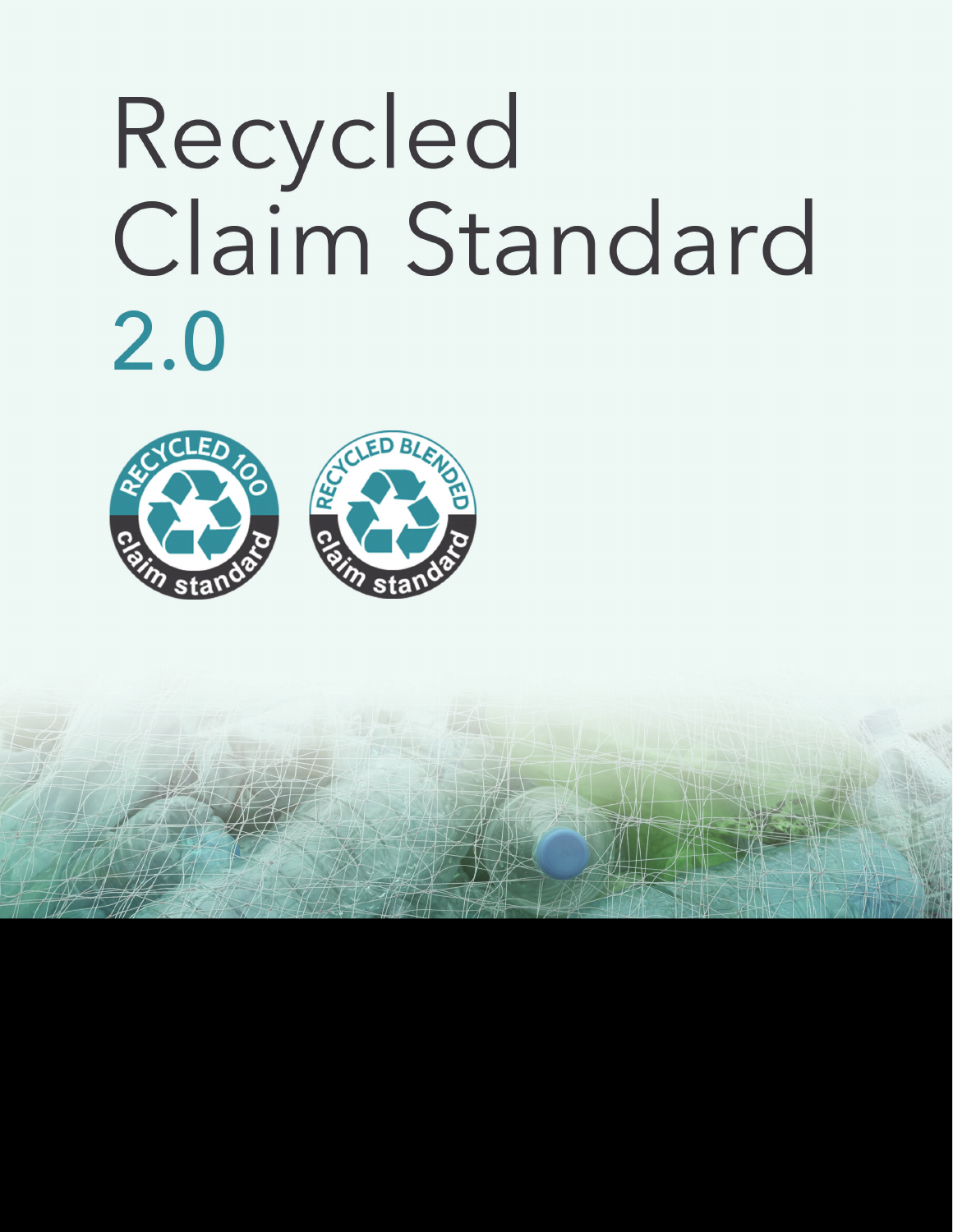

### Textile Exchange Recycled Claim Standard

Original Release Date: July 1, 2017 ©2014 Textile Exchange. All rights reserved. RCS, RECYCLED CLAIM STANDARD, and the RCS Logo are trademarks of Textile Exchange.

The RCS 2.0 replaces RCS 1.0 and is effective as of July 1, 2017. Sites certified to RCS 1.0 shall comply with RCS 2.0 by July 1, 2018.

English is the official language of the Recycled Claim Standard. In any case of inconsistency between versions, reference shall be made to the English version.

#### **Disclaimer**

Although reasonable care was taken in the preparation of this document, Textile Exchange and any other party involved in the creation of the document HEREBY STATE that the document is provided without warranty, either expressed or implied, of accuracy or fitness for purpose, AND HEREBY DISCLAIM any liability, direct or indirect, for damages or loss relating to the use of this document.

### **Copyright**

This publication is protected by copyright. Information or material from this publication may be reproduced in unaltered form for personal, non-commercial use. All other rights are reserved. Information or material from this publication may be used for the purposes of private study, research, criticism or review permitted under the Copyright Act 1976.

Any reproduction permitted in accordance with the Copyright Act 1976 shall acknowledge the Recycled Claim Standard as the source of any selected passage, extract, diagram or other information.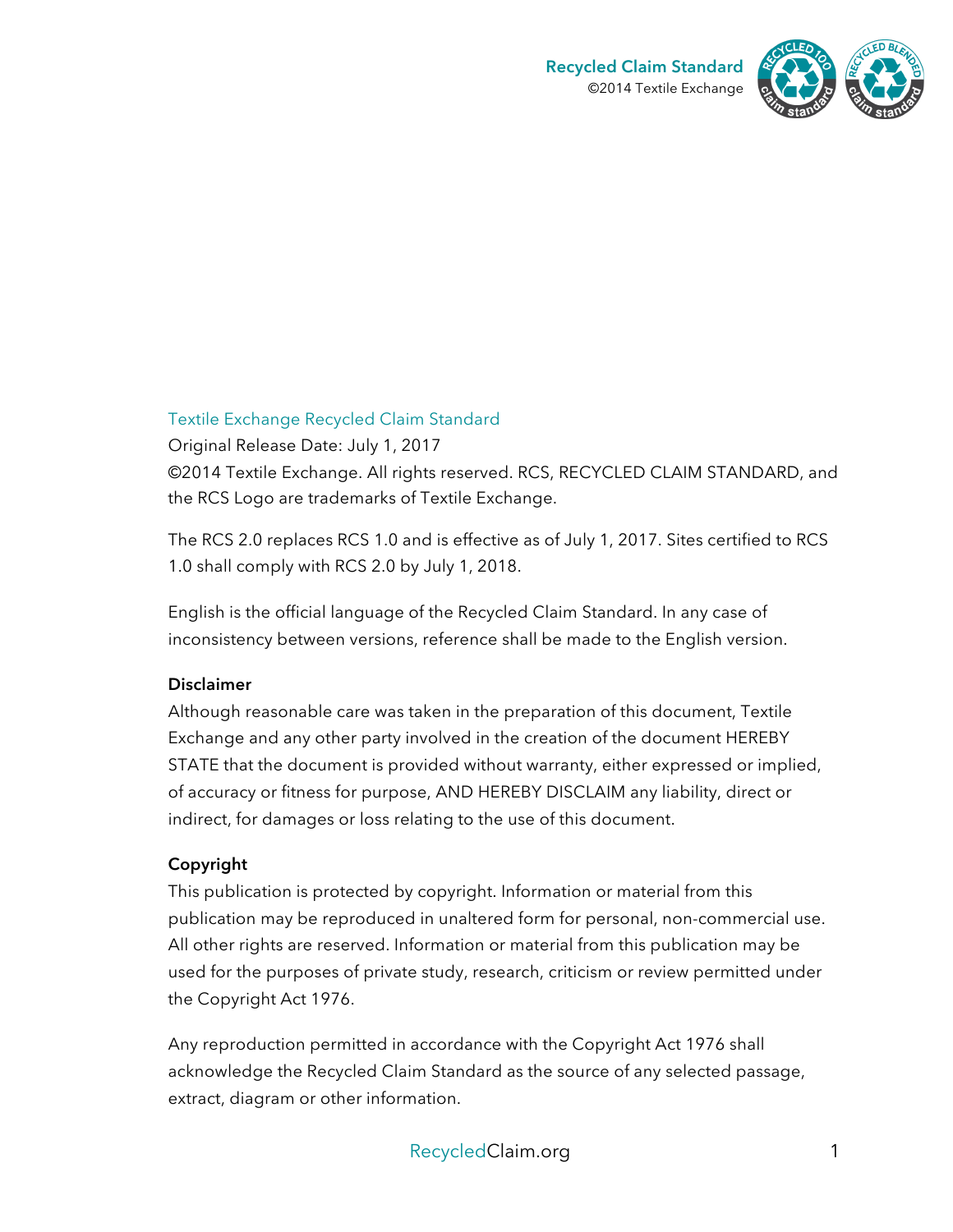



# **Table of Contents**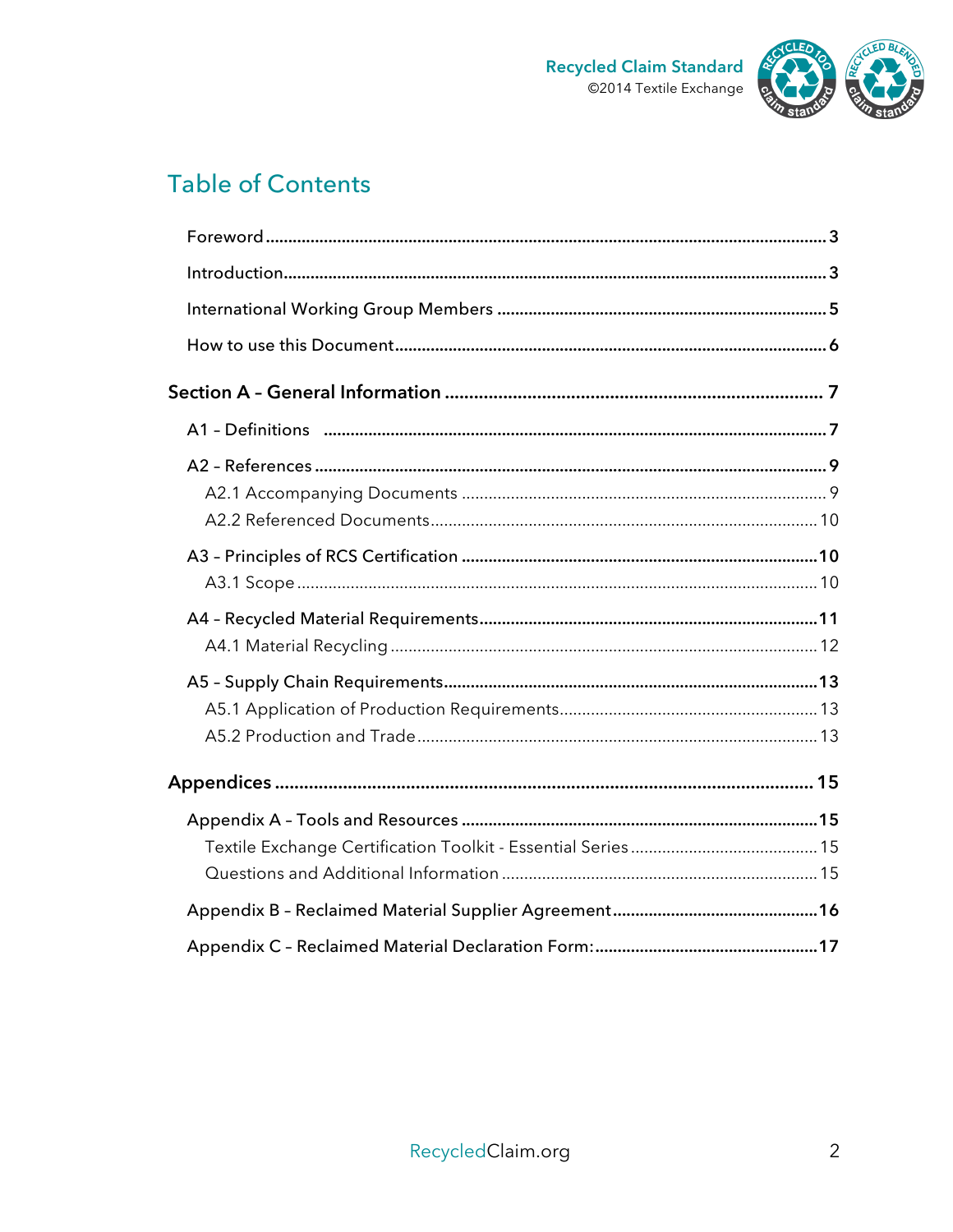



# Foreword

The *Recycled Claim Standard* (RCS) was originally developed in partnership with Outdoor Industry Association's Sustainability Working Group's Materials Traceability Task Force in 2013.

Textile Exchange also owns and administrates the *Content Claim Standard* (CCS), the *Organic Content Standard* (OCS), the *Global Recycled Standard* (GRS), and the *Responsible Down Standard* (RDS), and the *Responsible Wool Standard* (RWS). These standards are designed to ensure chain of custody for preferred materials, and to provide labeling tools for final product claims.

Textile Exchange's mission is to accelerate sustainable practices in the textile industry. This acceleration only happens when steps have been taken to ensure that actions taken toward sustainability result in real and meaningful change. This requires a strong understanding of the issues and a plan to substantiate the claims being made. Certification to a third-party standard accomplishes this.

# Introduction

The *Recycled Claim Standard* (RCS) is an international, voluntary standard that sets requirements for third-party certification of Recycled input and chain of custody. The goal of the RCS is to increase the use of Recycled materials.

The objectives of the RCS are:

- Alignment of Recycled definitions across multiple applications.
- Track and trace Recycled input materials.
- Provide consumers (both brands and end consumers) with a tool to make informed decisions.
- Provide assurance that materials are actually Recycled and in a final product.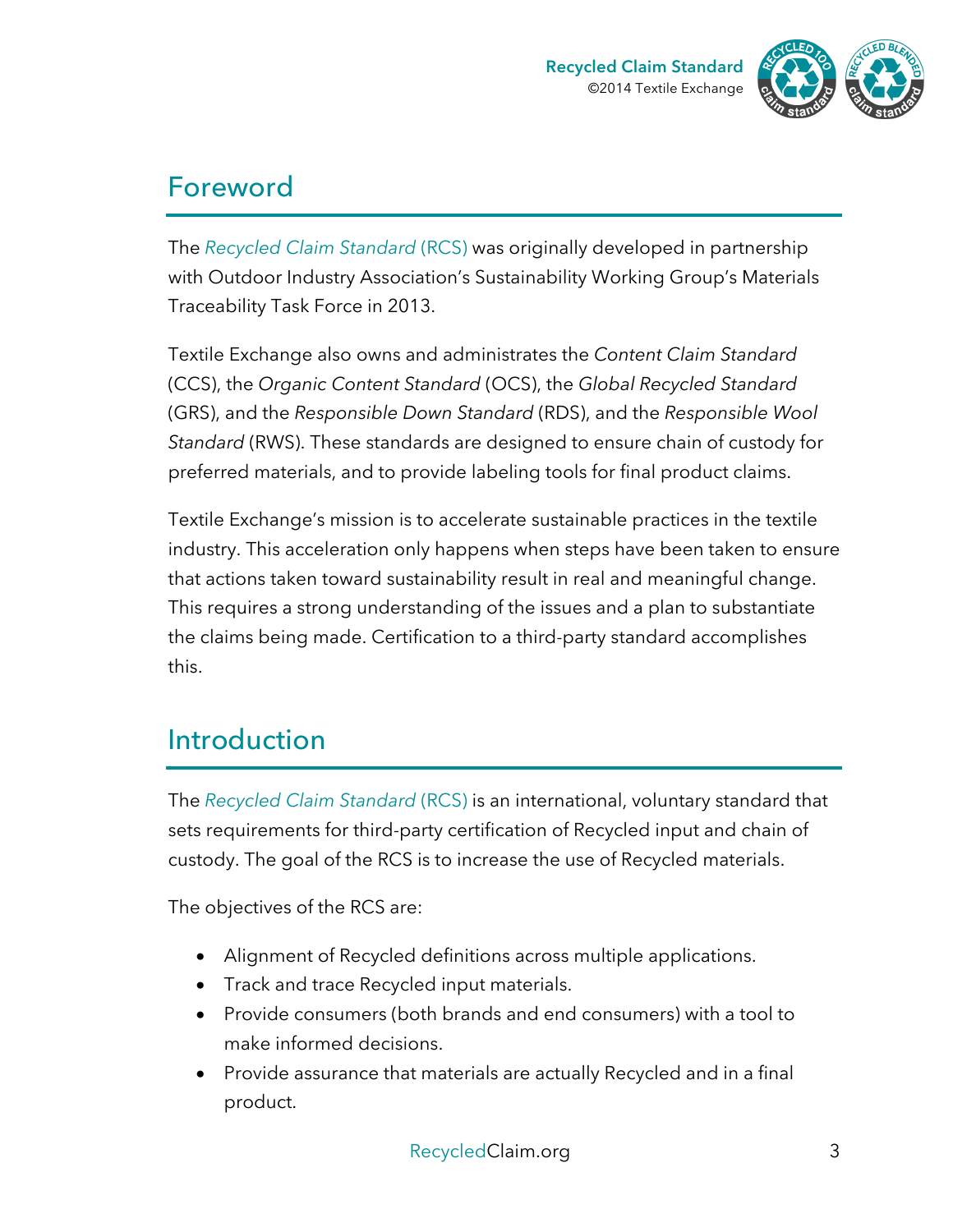

The Recycled Claim Standard is intended for use with any product that contains at least 5% Recycled Material. Each stage of production is required to be certified, beginning at the recycling stage and ending at the last seller in the final business-to-business transaction. Material Collection and Material Concentration sites are subject to self-declaration, document collection, and on-site visits.

The RCS does not address social or environmental aspects of processing and manufacturing, quality, or legal compliance.

The RCS uses the ISO 14021 definition of Recycled Content, with interpretations based on the US Federal Trade Commission Green Guides; the intention is to comply with the most widely recognized and stringent definitions.

This is a voluntary standard that is not intended to replace the legal or regulatory requirements of any country. It is the responsibility of each operation to demonstrate compliance with all applicable laws and regulations related to marketing, labor, and business practices. Sellers of RCS products are advised to reference the allowed Recycled Content claims in the countries of sale, to ensure that they are meeting all legal product claim requirements.

The next scheduled revision of the RCS is in 2021. You may submit feedback to the standard at any time; send to Integrity@TextileExchange.org. Points of clarification may be incorporated into the RCS Implementation Manual prior to 2021. More substantive feedback or suggested changes will be collected and reviewed as part of the next revision of the standard.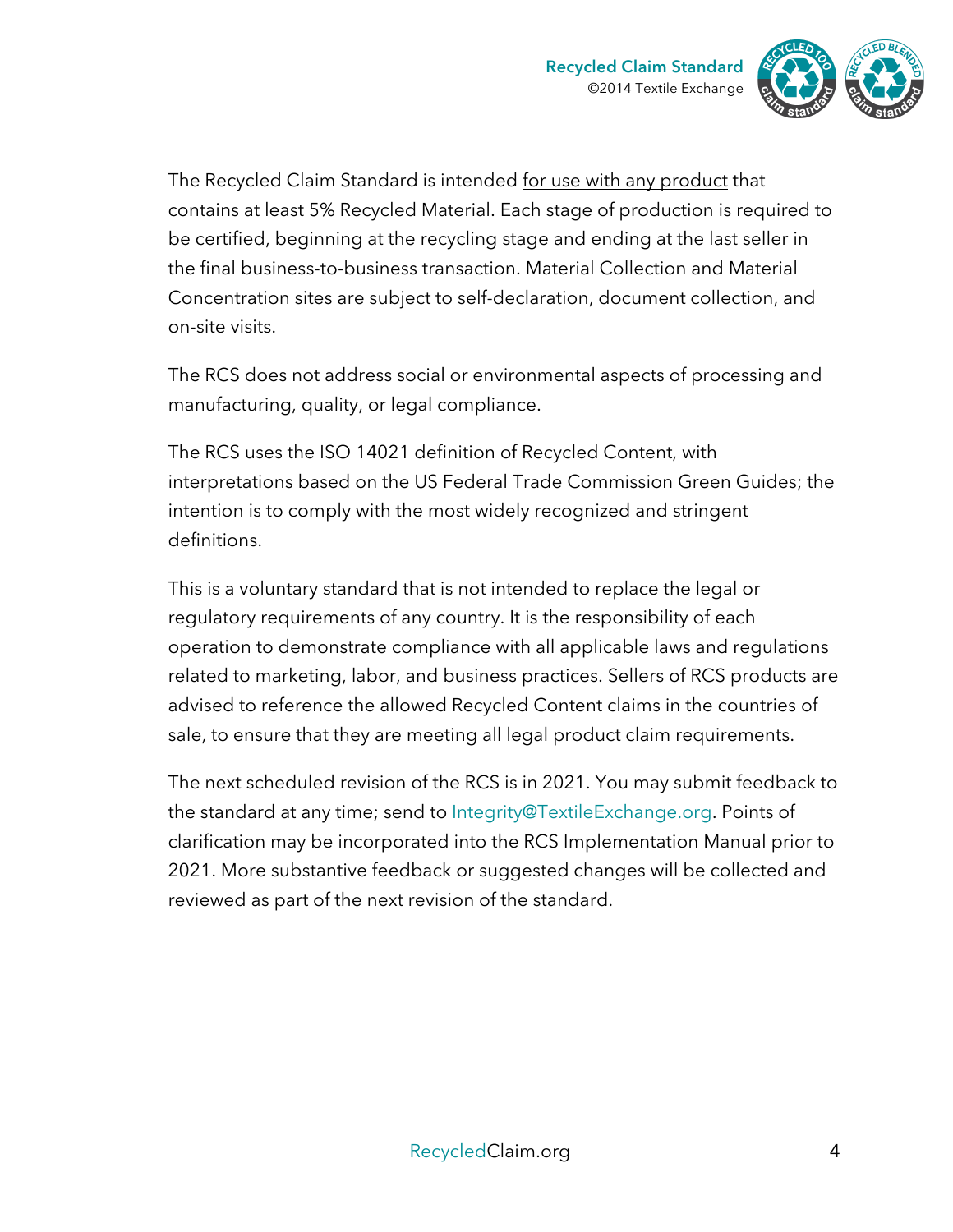

# International Working Group Members

# Steering Committee Members

| Deepak Goel         |
|---------------------|
| Jasmine Zhang       |
| <b>RS</b> Bala      |
| <b>Terry Turner</b> |
| Nicole Munoz        |
| Mattias Bodin       |

Geetanjali Woollens Pvt. Ltd. **Intertek** Anandi Enterprises Unifi Manufacturing **SCS Global Services** H&M

### Technical Group Members

| Ashley Gill | Textile Exchange |
|-------------|------------------|
| Lee Tyler   | Textile Exchange |

### Advisory Group Members

| Karla Magruder         | Fabrikology                                        |  |  |
|------------------------|----------------------------------------------------|--|--|
| <b>Ben Mead</b>        | Hohenstein Institute America, Inc.                 |  |  |
| John Graebin           | <b>Deckers</b>                                     |  |  |
| Cyndi Rhoades          | worn again                                         |  |  |
| Chris Chung            | JanSport                                           |  |  |
| Dr. Pierfrancesco Fois | ETAD - Ecological and Toxicological Association of |  |  |
|                        | Dyes and Organic Pigments Manufacturers            |  |  |
| Abhishek Bansal        | Arvind Limited                                     |  |  |
| Kelsey Halling         | Impact Thread                                      |  |  |
| Paolo Foglia           | <b>ICEA</b>                                        |  |  |
| Aletta Westra          | <b>Dutch Central Government</b>                    |  |  |
| Rahul Bhajekar         | <b>GOTS</b>                                        |  |  |
| Meredith Merritt       | <b>NSF Sustainability</b>                          |  |  |
| Binay Choudhury        | <b>Control Union</b>                               |  |  |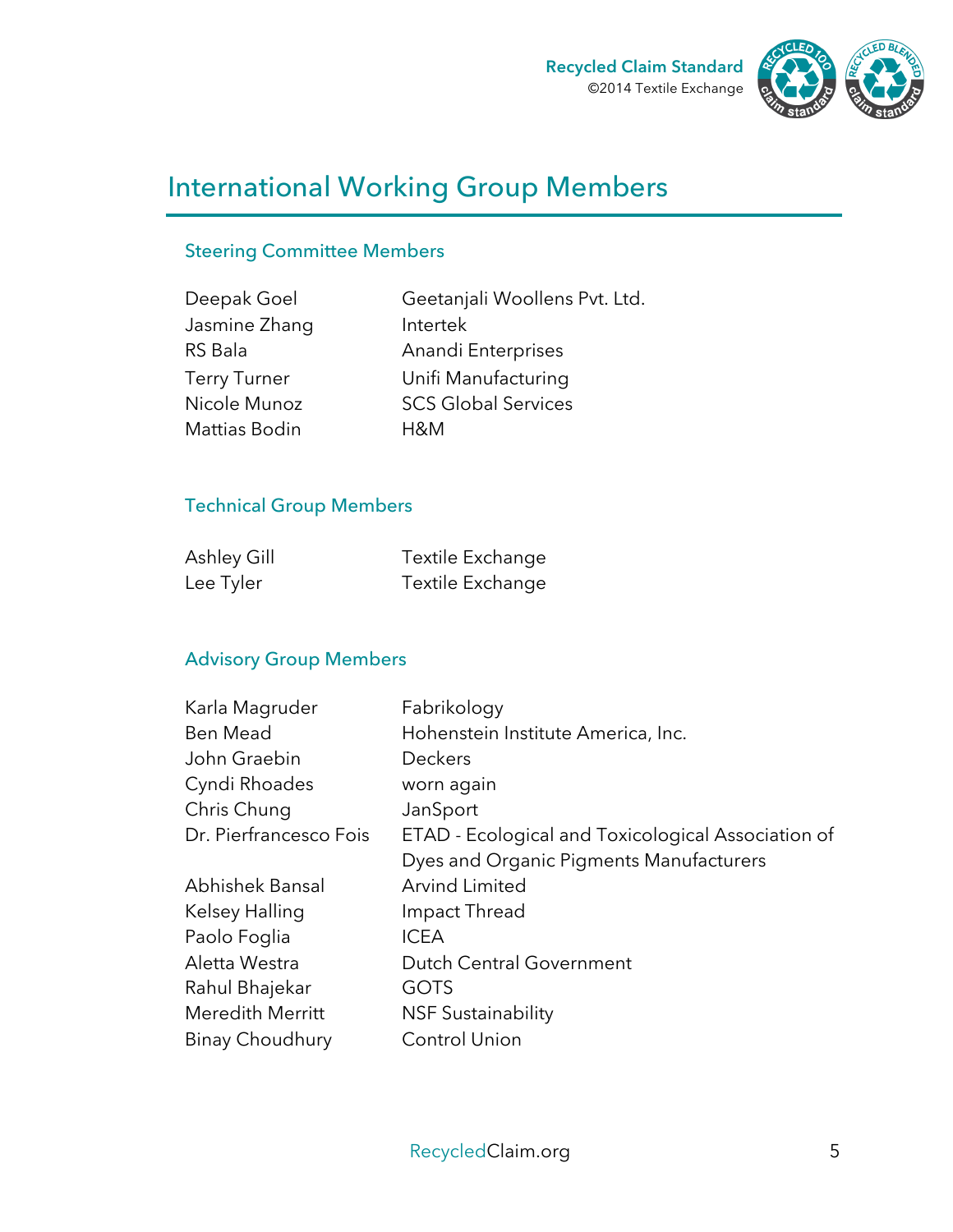



# How to use this Document

This document sets forth the overall requirements for compliance with the RCS. Guidance and clarifications are available in the *RCS Implementation Manual*.

In the RCS, the following verbal forms are used to indicate requirements, recommendations, permissions, or capabilities:

- "shall" indicates a requirement
- "should" indicates a recommendation
- "may" indicates a permission
- "can" indicates a possibility or capability

"Desired Outcomes" have been included to detail the intent of requirements, but they are not requirements themselves. They are designated by an icon before each module, see the following example:



### DESIRED OUTCOME*:*

Example text. Why does this requirement exist?

### Guidance Documents

The following guidance documents were used in the development and/or revision of this standard:

- ISO/IEC Directives, Part 2: Rules for the structure and drafting of International Standards
- ISO/IEC Guide 59: Code of Good Practice for Standardization
- ISEAL Code of Good Practice for Setting Social and Environmental Standards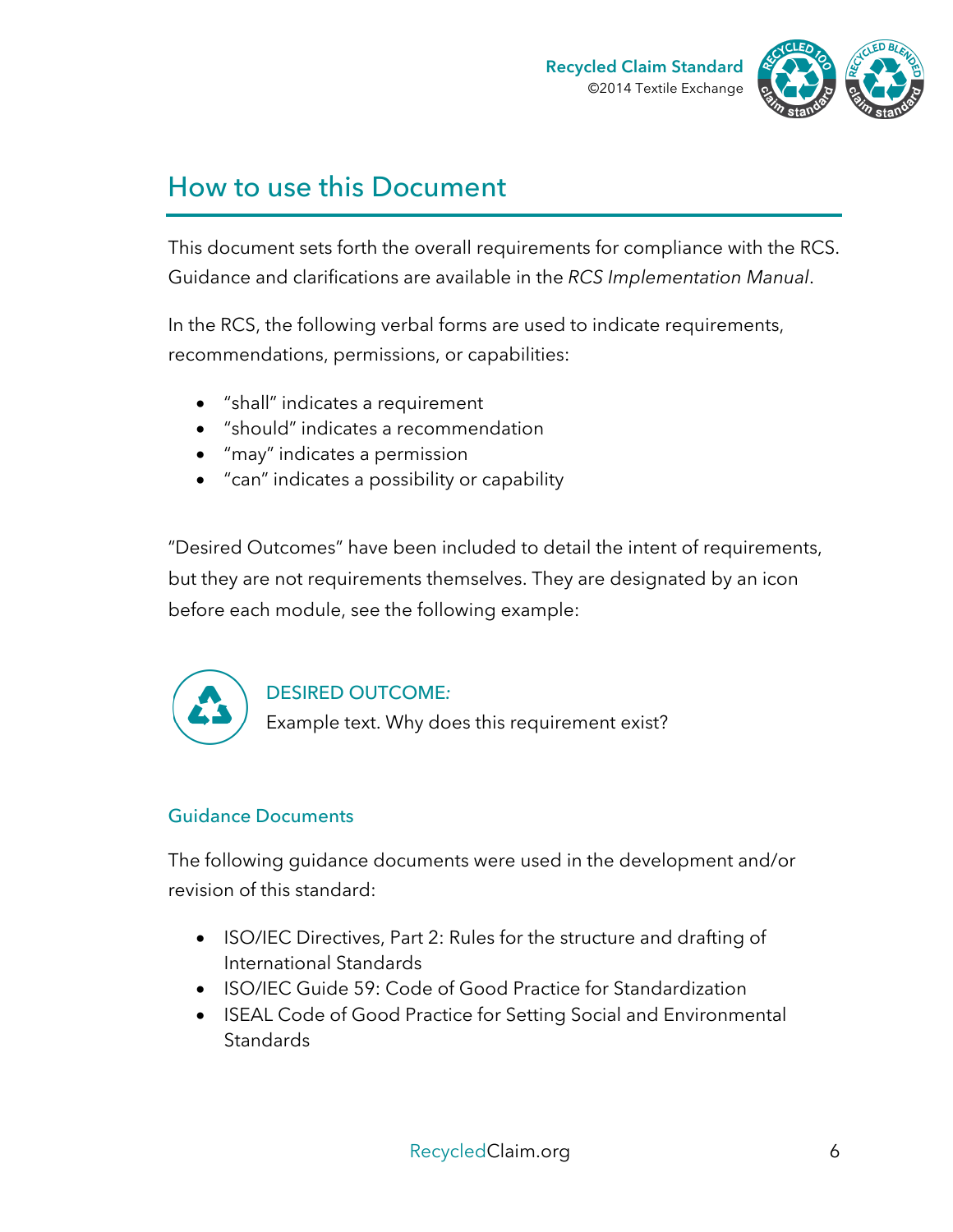

# Section A – General Information

# A1 – Definitions

The Content Claim Standard has a complete set of the terms used in the TE standards. The following are specific to the RCS, and are important in defining the verification requirements for the input materials for recycling:

# **Material Collection**

Material Collection refers to the point in the recycling lifecycle when a Reclaimed Material is collected after its original use has ended (i.e.: it would have otherwise gone into the waste stream).

Entities involved in Material Collection may include, but are not limited to:

- Individuals who collect Post-Consumer Materials for sale to brokers
- Government organizations (e.g.: municipalities) that offer curbside recycling or operate transfer stations
- Brokers that purchase Pre/Post-Consumer Material from individuals, municipalities, or commercial operations for re-sale
- Commercial operations that collect their own Pre-Consumer Material from manufacturing operations
- Commercial operations that collect Post-Consumer Material (e.g.: retail stores)

# **Material Concentration**

Material Concentration refers to the point in the recycling lifecycle when a waste material receives primary handling. This may include, but is not limited to, sorting, screening, basic contaminant removal, or baling. Material is still unprocessed at this stage, meaning it has not been physically or chemically altered beyond basic handling (e.g.: screening, crushing, or washing).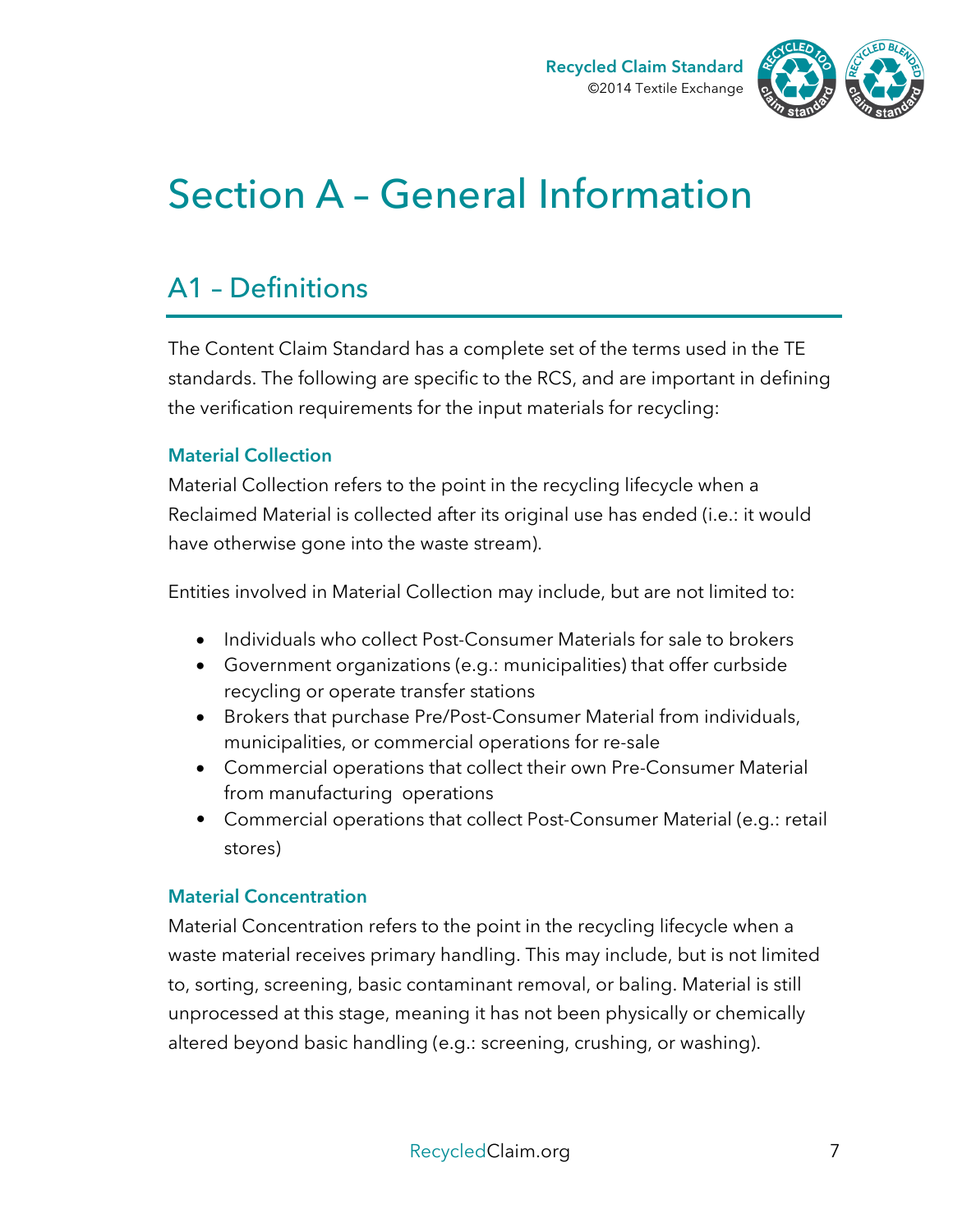

For example:

- Government organization (e.g.: municipality)
- Non-profit organization
- Business entity (e.g.: brokers)

# **Material Recycling**

Material Recycling refers to the point in the recycling lifecycle when a Reclaimed Material is processed into a Recycled Material.

# **Post-Consumer Material**

Material generated by households or by commercial, industrial, and institutional facilities in their role as end-users of the product that can no longer be used for its intended purpose. This includes returns of materials from the distribution chain.<sup>1</sup>

# **Pre-Consumer Material**

Material diverted from the waste stream during the manufacturing process. Excluded is the reutilization of materials such as rework, regrind or scrap generated in a process and capable of being reclaimed within the same process that generated it.<sup>2</sup>

# **Reclaimed Material**

 $\overline{a}$ 

Material that would have otherwise been disposed of as waste or used for energy recovery, but has instead been collected and reclaimed as a material input, in lieu of new primary material, for a recycling process. $^3$ 

<sup>1</sup> This excerpt is taken from ISO 14021:1999, section 7.8.1.1, subsection a.2 on page 14, with the permission of ANSI on behalf of ISO. © ISO 2013 – All rights reserved.

 $^2$  This excerpt is taken from ISO 14021:1999, section 7.8.1.1, subsection a.1 on page 14, with the permission of ANSI on behalf of ISO. © ISO 2013 – All rights reserved.

 $3$  This excerpt is taken from ISO 14021:1999, section 7.8.1.1, subsection c on page 14, with the permission of ANSI on behalf of ISO. © ISO 2013 – All rights reserved.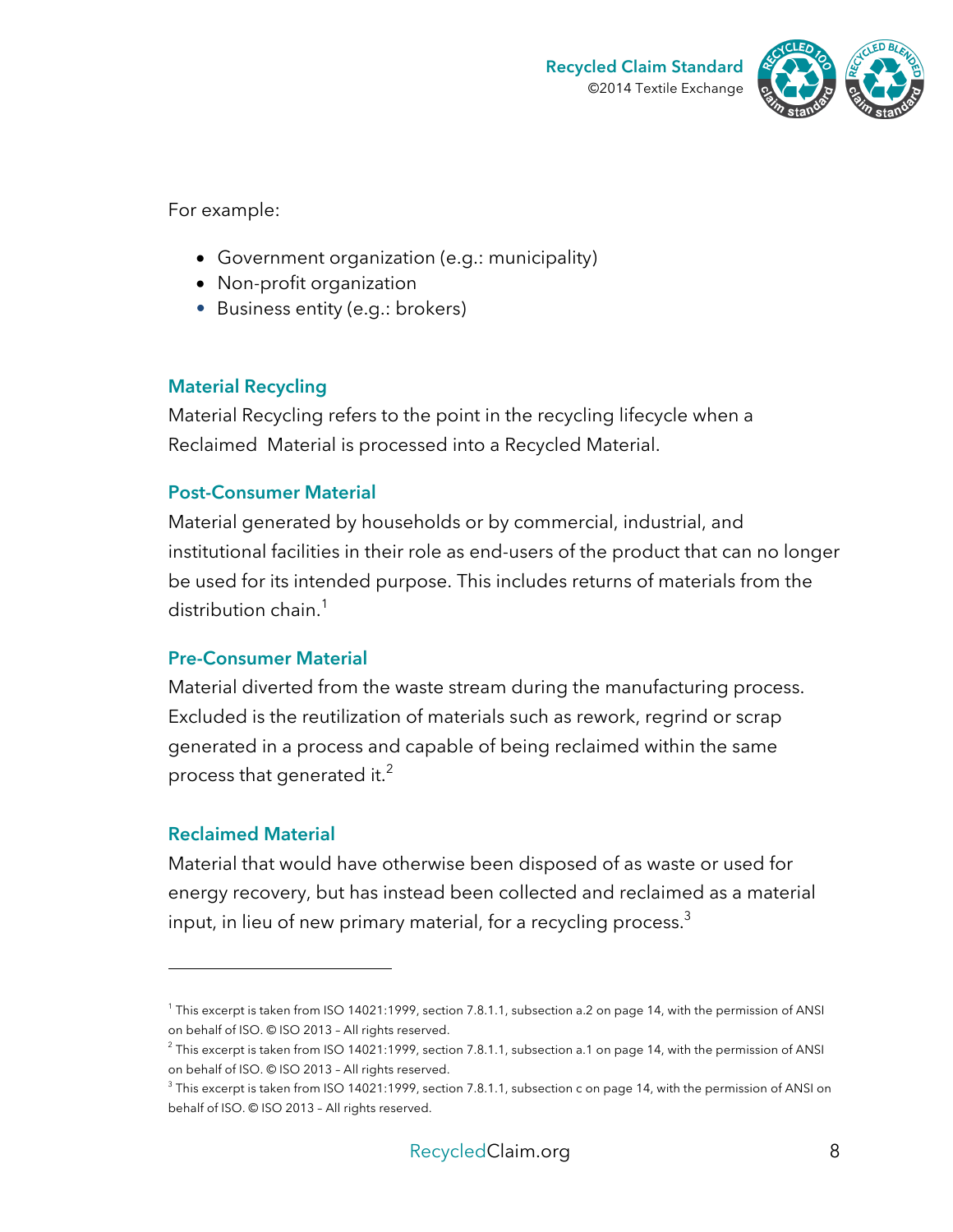



### **Recycled Content**

Proportion, by mass, of Recycled Material in products or packaging. Only Pre-Consumer and Post-Consumer Materials shall be considered as Recycled Content.

# **Recycled Material**

Material that has been reprocessed from Reclaimed Material by means of a manufacturing process and made into a final product or into a component for incorporation into a product. $4$ 

The acronyms in the following table are used throughout the Standard:

- **CCS:** Content Claim Standard
- **RCS:** Recycled Claim Standard
- **CB:** Certification Body
- **SC:** Scope Certificate
- **TC:** Transaction Certificate

# A2 – References

# A2.1 Accompanying Documents

The following additional documents are considered part of the Recycled Claim Standard, and are fully binding:

- Content Claim Standard
- Content Claim Standard Implementation Manual
- Recycled Claim Standard

 $\overline{a}$ 

• RCS Logo Use and Claims Guide

<sup>4</sup> This excerpt is taken from ISO 14021:1999, section 7.8.1.1, subsection b on page 14, with the permission of ANSI on behalf of ISO. © ISO 2013 – All rights reserved.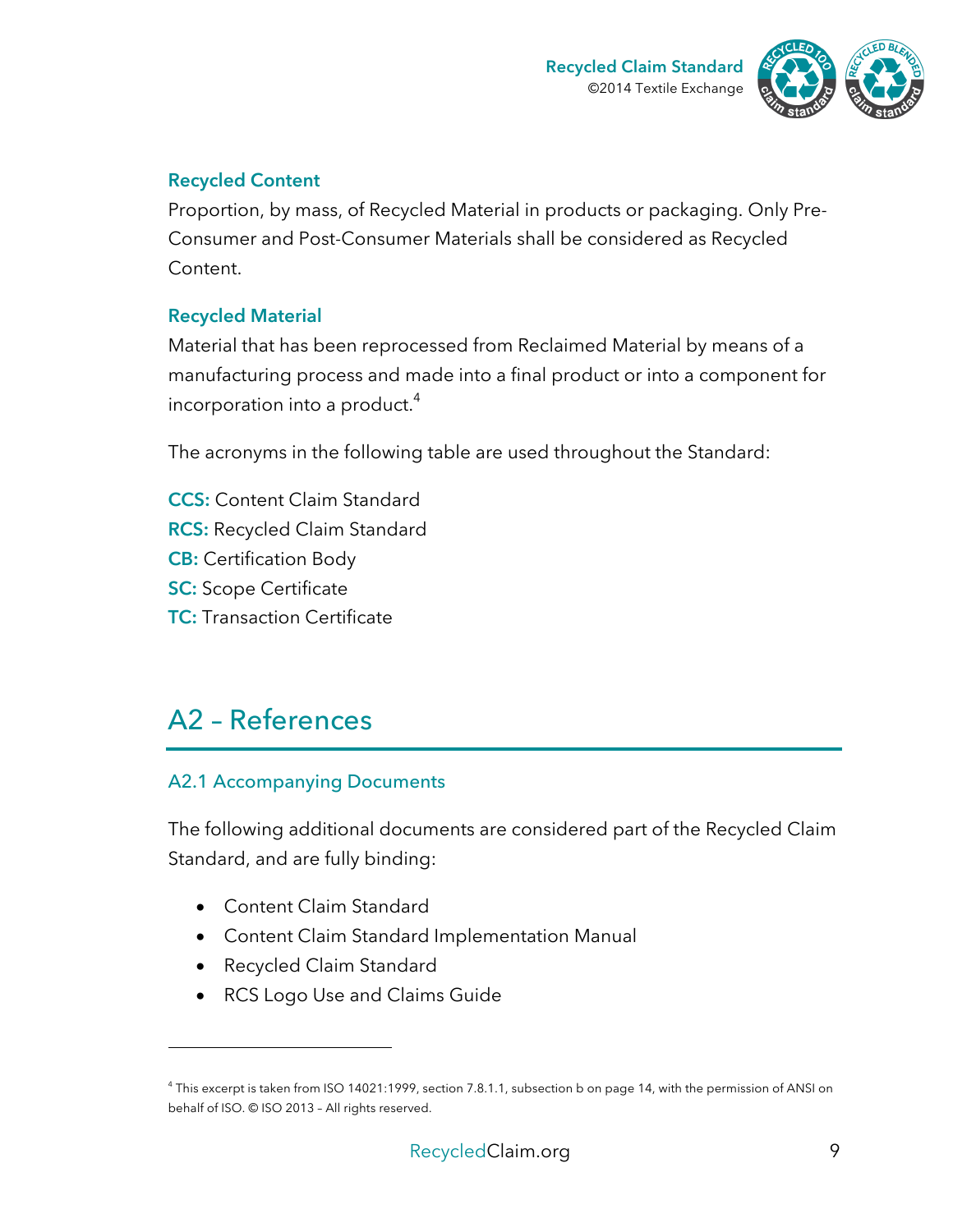

- Accreditation and Certification Procedures for Textile Exchange **Standards**
- Policy and Template for Issuing Certificates of Compliance (Scope Certificates, SCs)
- Scope Certificate Template
- Policy and Template for Issuing Transaction Certificates (TCs)
- Transaction Certificate Template
- Textile Exchange Accepted Equivalent Standards

All documents can be found at http://Recycledclaim.org.

# A2.2 Referenced Documents

The following referenced documents were used in the development of this standard:

- Textile Exchange Recycled Claim Standard
- Global Recycle Standard 2.1
- ISO 14021:1999: Environmental labels and declarations
- ISO/IEC Directives, Part 2: Rules for the structure and drafting of International Standards
- ISO/IEC Guide 59: Code of Good Practice for Standardization
- Guides for the Use of Environmental Marketing Claims ("Green Guides"); Federal Trade Commission

# A3 – Principles of RCS Certification

# A3.1 Scope

A3.1a The Standard applies to products that contain 5% or more Recycled Content. Some exceptions may apply, see *TE Accreditation and Certification Procedures* for the derogation process.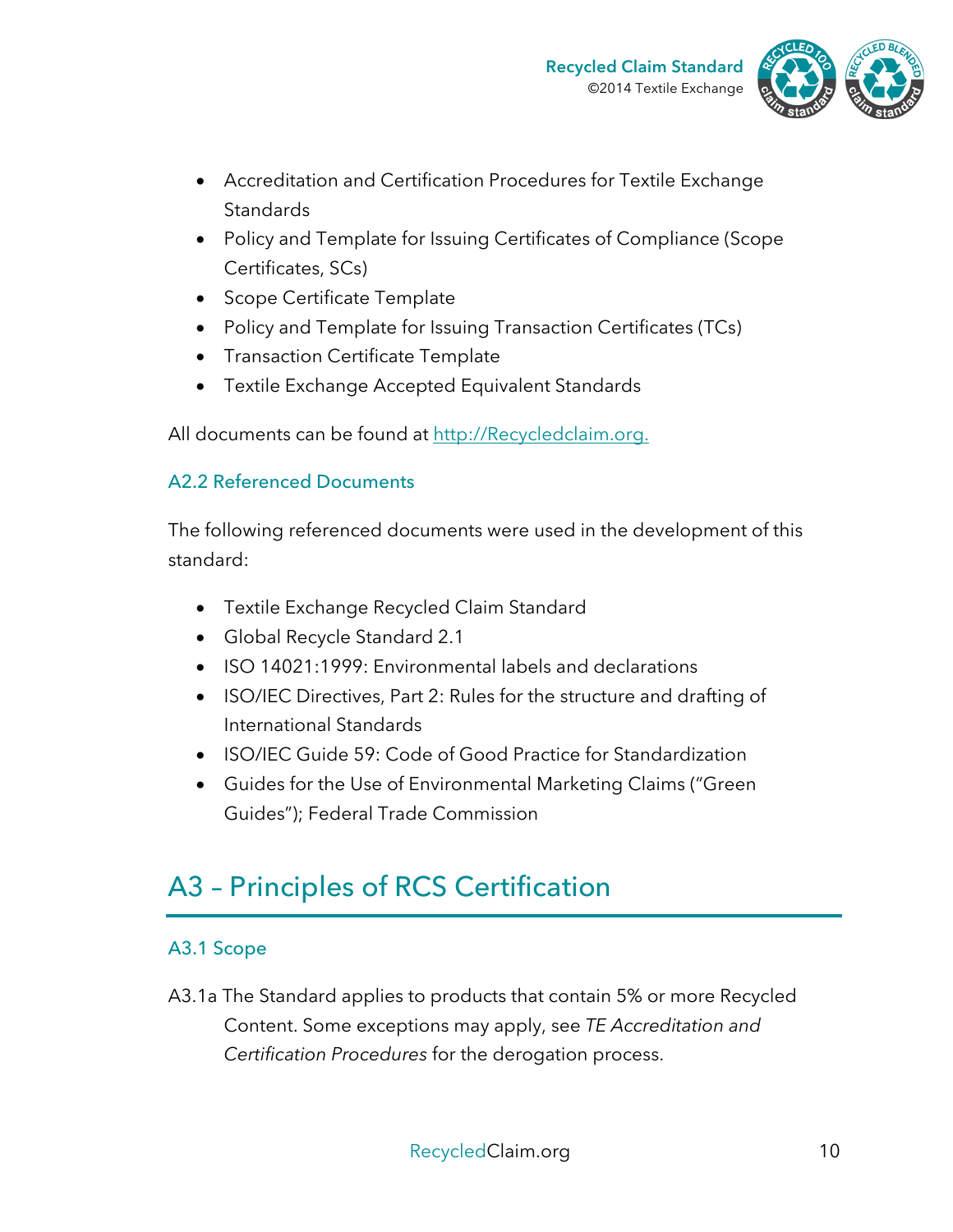

A3.1b The Standard applies to any verified Recycled Material and may apply to any supply chain.

### A3.2 Scope

- A3.2a The Standard provides verification of chain of custody for Recycled Material, in accordance with the Content Claim Standard.
- A3.2b The Standard includes consumer-facing labeling; only products that have been certified up to the seller in the last business-to-business transaction are eligible. See *RCS Logo Use and Claims Guide* for labeling guidelines.

# A4 – Recycled Material Requirements



### DESIRED OUTCOME:

Claimed Material accepted for the standard meets the established definition of Recycled Material.

Certification to the RCS is required for entities involved in Material Recycling. To summarize:

- Reclaimed Material suppliers should submit below required documentation to their customers. Reclaimed Material suppliers may be subject to further inspection, as mentioned in the Reclaimed Material Supplier Agreement, Appendix B.
- Material Recycling: full RCS certification; transaction certificates
- Production and Trading: full RCS certification, with exceptions for subcontractors and low volume traders; transaction certificates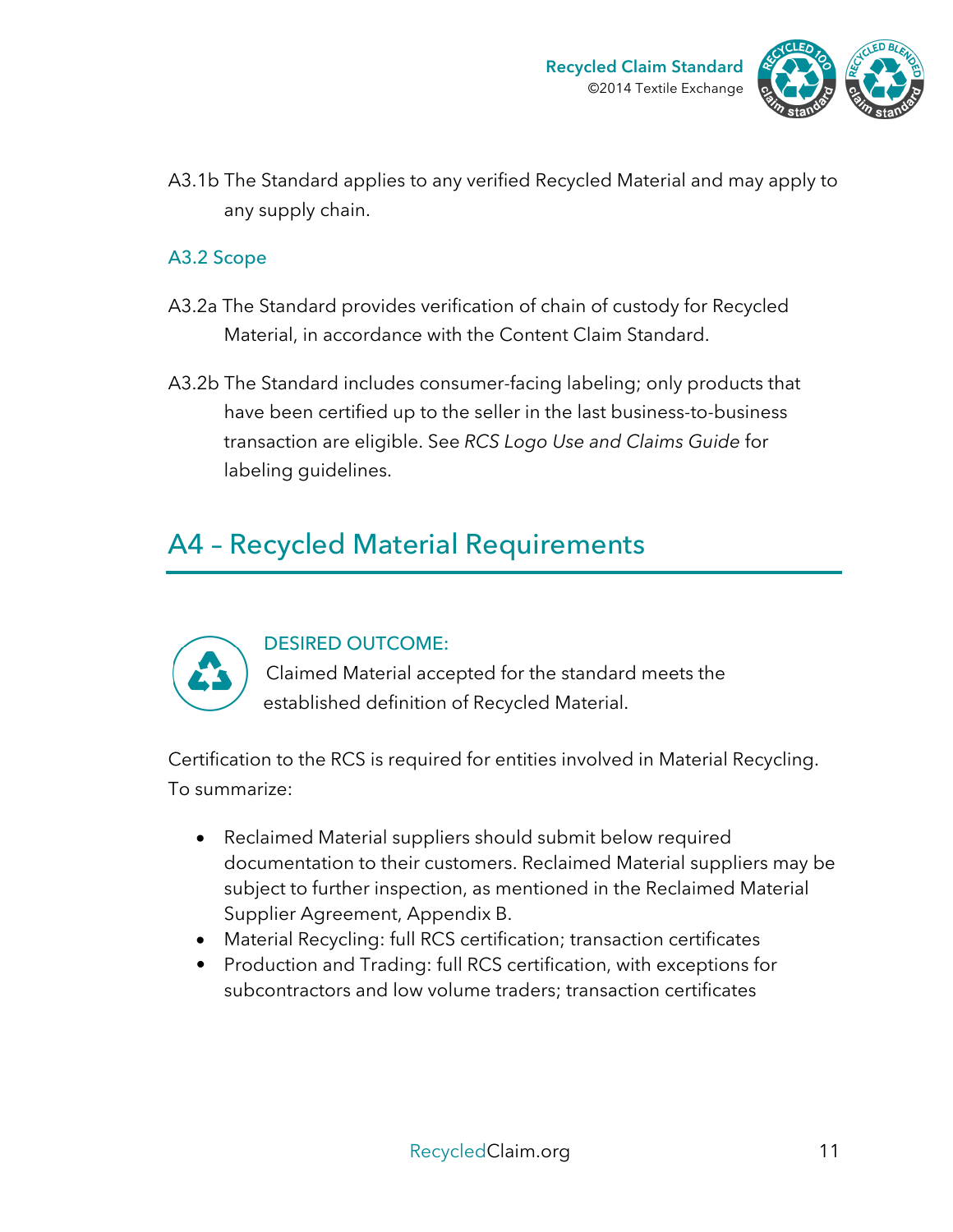

# A4.1 Material Recycling

- A4.1a Entities involved in Material Recycling (as defined in A1) are subject to RCS certification. The RCS requires compliance with the requirements of the Content Claim Standard, whereby the 'Claimed Material' is replaced with 'Recycled Material' as defined in section A1.
- A4.1b In addition, entities involved in Material Recycling shall:
	- i. Verify that all sources of Reclaimed Material have legal authorization to operate for the relevant function, and hold copies of the relevant documents.
	- ii. Hold valid Reclaimed Material Supplier Agreements (see Appendix B) for all suppliers of Reclaimed Material (entities involved in Material Collection and/or Material Concentration).
	- iii. Collect and retain completed Reclaimed Material Declaration Forms (see Appendix C) from their suppliers for all Reclaimed Material inputs. The Reclaimed Material Declaration Forms shall be collected at least annually or if the Reclaimed Material source changes.
	- iv. Inspect all incoming shipments of Reclaimed Material to confirm that they are not virgin material; confirm the correct identification as

Pre- or Post-Consumer Recycled Material. Retain records of inspections.

- v. Request Transaction Certificates for all outgoing RCS certified products.
- A4.1c Material Recyclers who collect Reclaimed Material from their own processing shall retain the following records to verify their volume of recycling:
	- vi. Records of all materials entering the recycling process.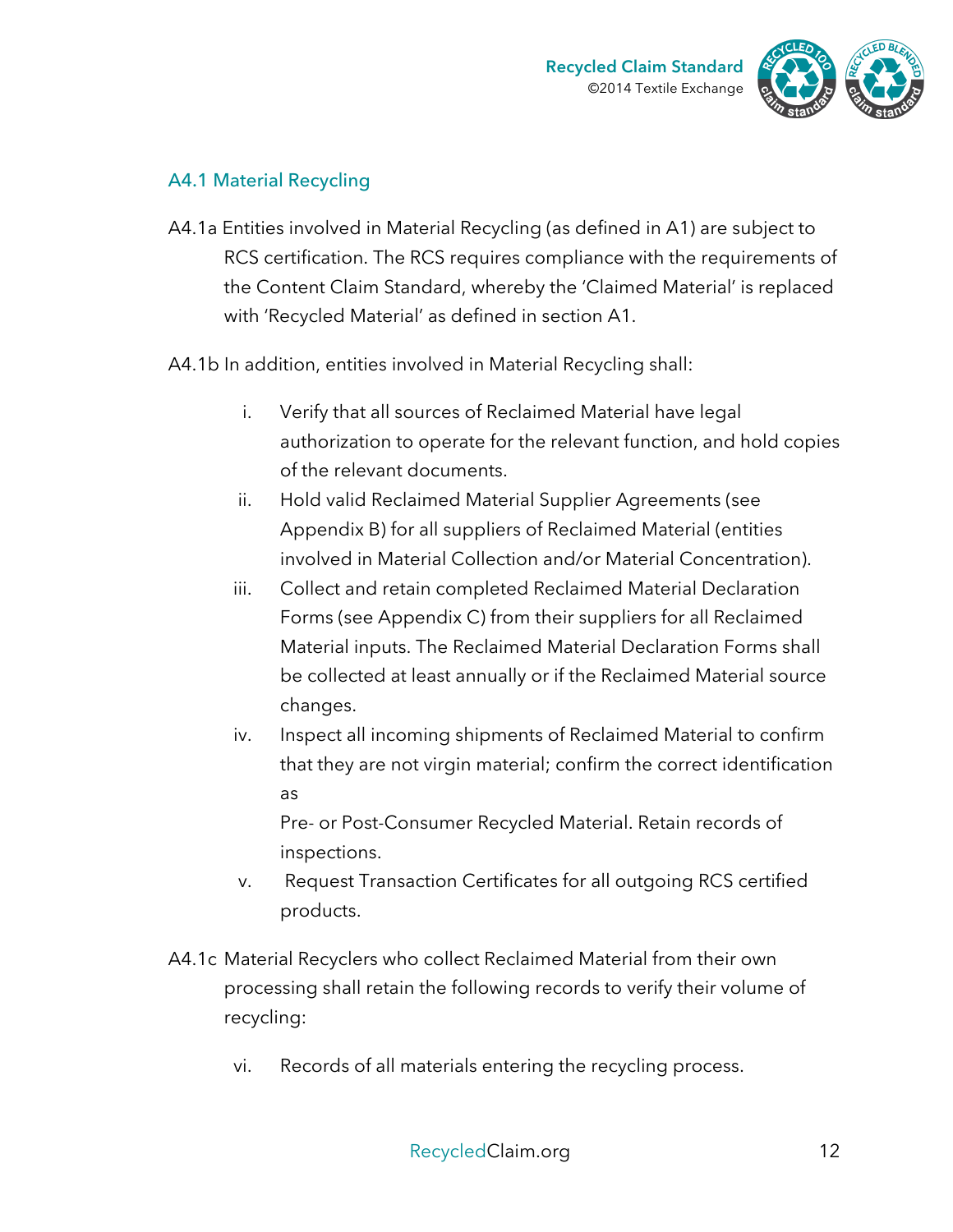

- vii. Description of Reclaimed Material and the stage where the waste was collected.
- viii. Any other relevant transfer notes.
- ix. Reclaimed Material Declaration Forms may be used in lieu of the records listed above (see Appendix C).

# A5 – Supply Chain Requirements



### DESIRED OUTCOME:

Claimed Recycled Material follows a complete, verified chain of custody from input to final product.

# A5.1 Application of Production Requirements

Organizations involved in production and trade of RCS products are subject to RCS certification. The Recycled Claim Standard requires compliance with the requirements of the Content Claim Standard, whereby the 'Claimed Material' is replaced with 'RCS Material'.

# A5.2 Production and Trade

In addition to the requirements of the CCS, all organizations involved in the production or trade of RCS products shall meet the following requirements:

- A5.2a All Recycled Materials entering the supply chain shall have a valid Transaction Certificate (TC) issued by an approved CB.
- A5.2b Pre-Consumer and Post-Consumer Recycled Material Content percentage shall be recorded separately for each batch at every certified site and recorded on the transaction certificate.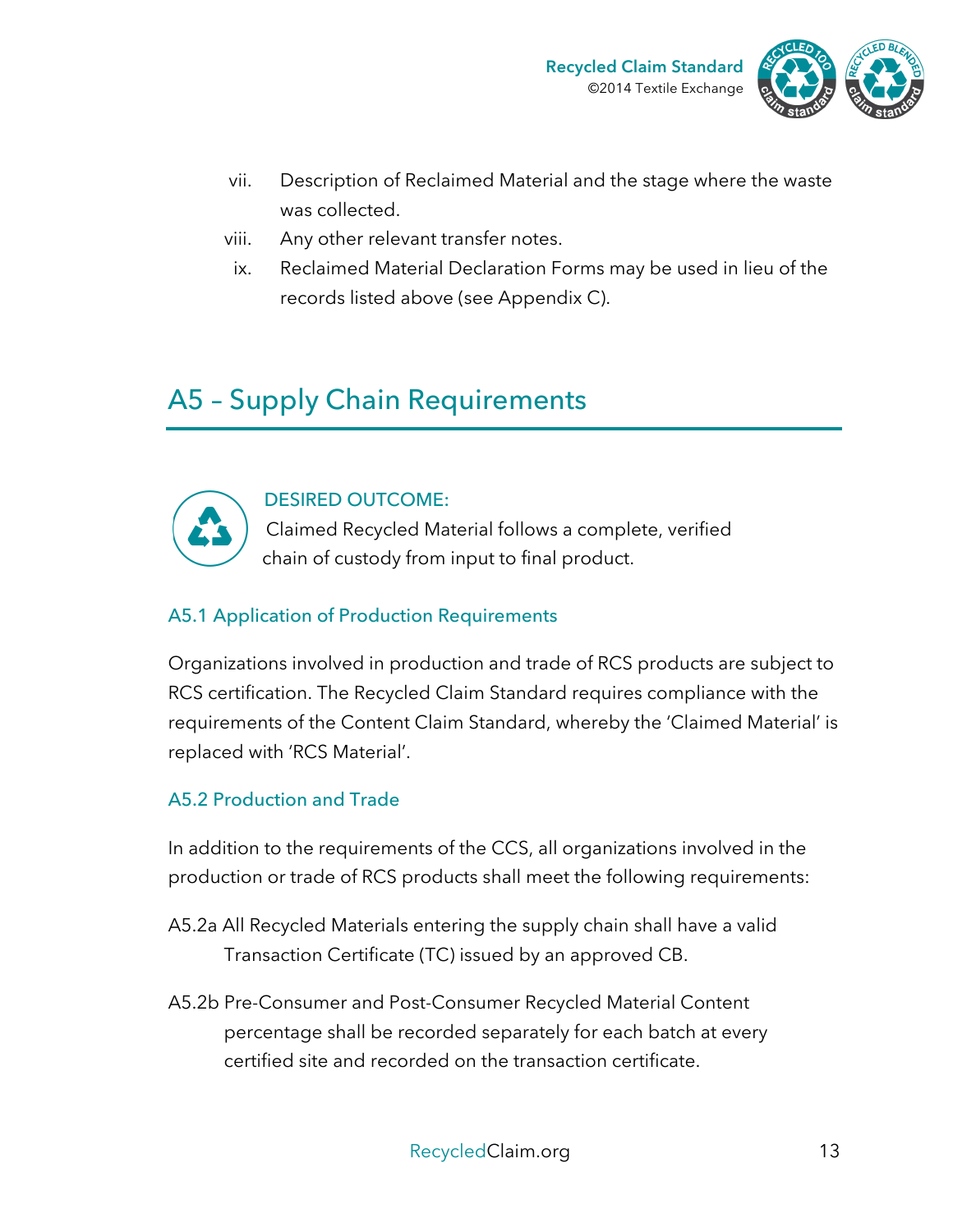

- A5.2c Traders with an annual turnover of less than \$10,000 of RCS products, and retailers selling to end consumers only, are exempt from the certification obligation; provided that they do not (re-) pack or (re-) label RCS products. Exempted traders with less than \$10,000 annual turnover of RCS products shall register with an approved Certification Body and shall inform the Certification Body immediately once their annual turnover exceeds \$10,000, or once they plan to (re-) pack or (re-) label RCS products.
- A5.2d In cases where there is the possibility of differential rates of production loss between Recycled and virgin inputs, Certified Organizations shall address this through their mass balance formula for each material to show that calculations were done to account for the differences.
- A5.2e Buyers of the RCS product will be responsible to set any further requirements on the specific standards or requirements to which the input material shall be certified. These additional requirements are separate from the RCS and its certification process.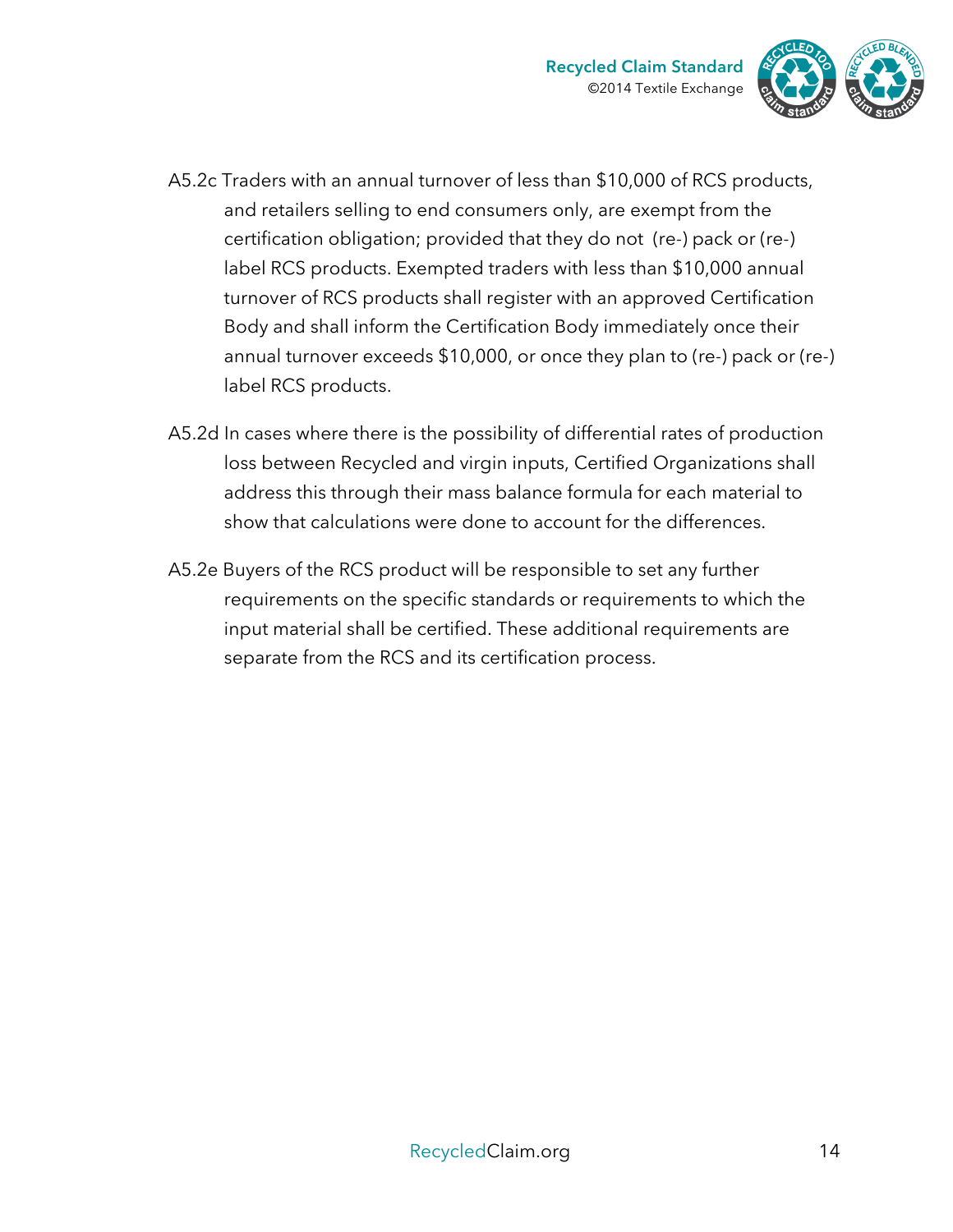



# Appendices

# Appendix A – Tools and Resources

# Textile Exchange Certification Toolkit - Essential Series

The *Certification Toolkit* has been developed to provide increased clarity for brands and retailers trying to understand how to most accurately certify their products. This tool helps to address issues around why certification is important, the essential steps, understanding certificates, pricing and labeling.

The guide is free to members of Textile Exchange, or can be purchased on its own by non-members. For more information please visit http://www.textileexchange.org/content/certification-toolkit.

# Questions and Additional Information

For questions or additional information about the GRS please contact: Integrity@TextileExchange.org.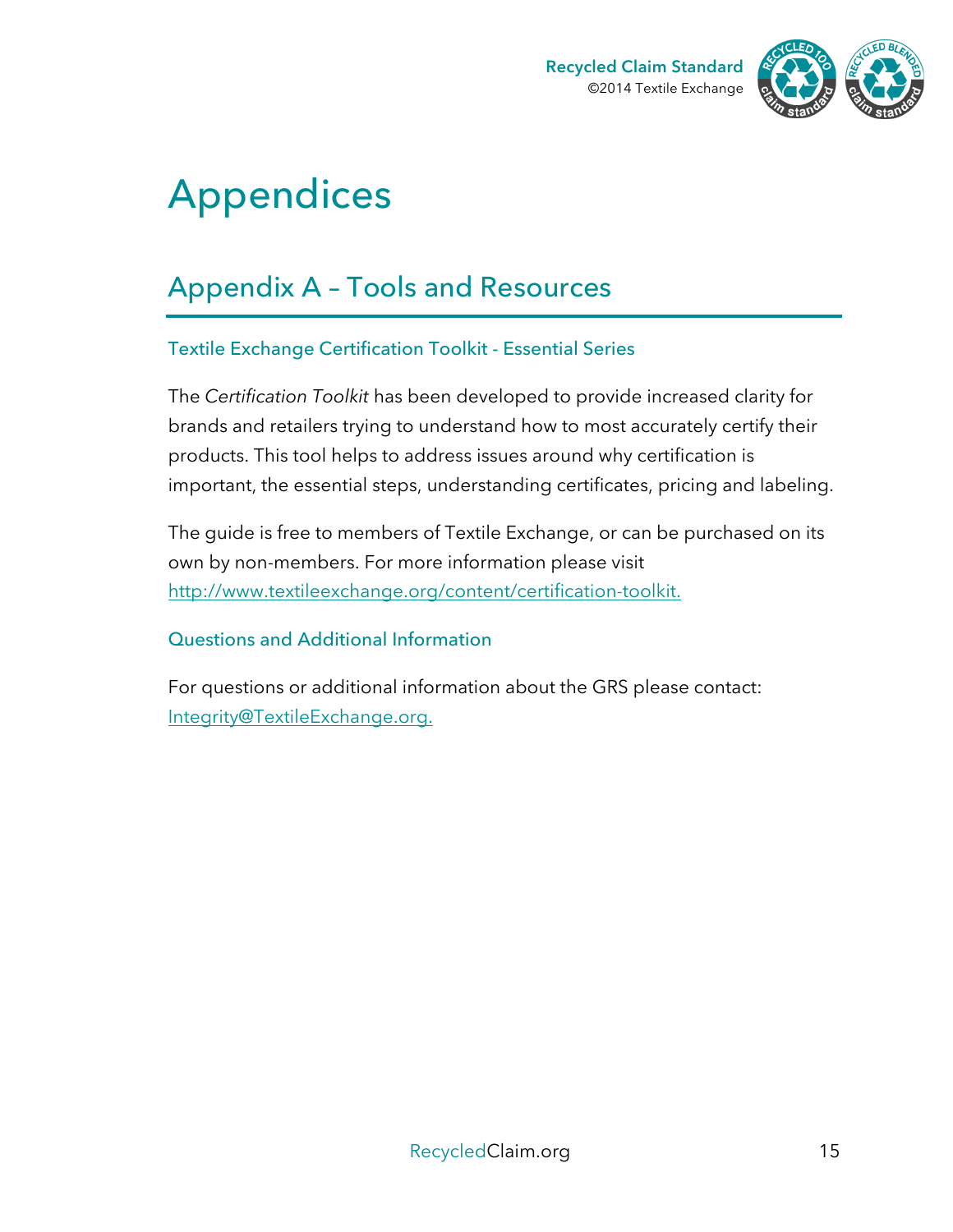



# Appendix B – Reclaimed Material Supplier Agreement

This document acts as a guarantee that all of the materials listed below and being sold to [*Certified Organization]* \_\_\_\_ are Reclaimed Materials\* that would have otherwise gone into the waste stream. It is valid for one year, effective

*\* see Appendix C for definitions* 

\_\_\_\_\_\_\_\_\_\_\_\_\_\_\_\_\_\_\_.

By signing this document, we give permission to *[Certification Body]* to visit our facility with a minimum notice of 3 days. The inspection will relate only to verification of our status as a legal organization and to confirm the description of materials as Recycled, including the designation of pre- or Post-Consumer streams.

Signed by:

Title:

Email Address:

Phone:

On behalf of: (*Company name*)

 $(Signature)$   $\qquad \qquad \qquad _{\qquad \qquad 2}$  (Date)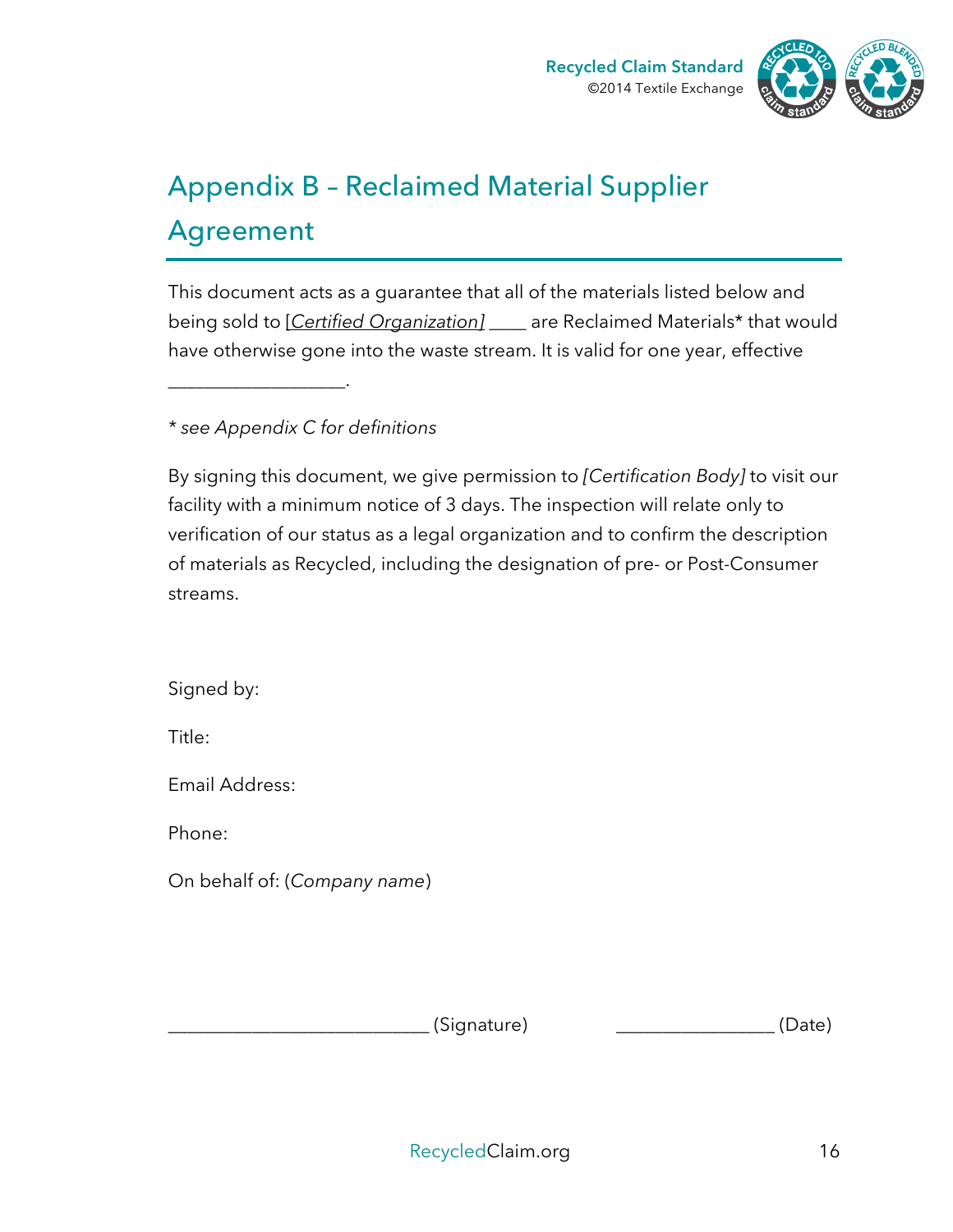

# Appendix C – Reclaimed Material Declaration Form:

Seller:

Address of origin:

Address of destination:

Product Information:

| Product* | Material | Source | Post-Consumer | <b>Pre-Consumer</b> |
|----------|----------|--------|---------------|---------------------|
|          |          |        |               |                     |
|          |          |        |               |                     |
|          |          |        |               |                     |
|          |          |        |               |                     |
|          |          |        |               |                     |
|          |          |        |               |                     |
|          |          |        |               |                     |

*\* see following page for definitions* 

Shipment information:

Minimum Information:

- Units and names of the materials as they appear on the invoice
- Pre- or Post-Consumer
- Invoice number and date
- Reference to transport document (number, date, transport company, truck no, container no)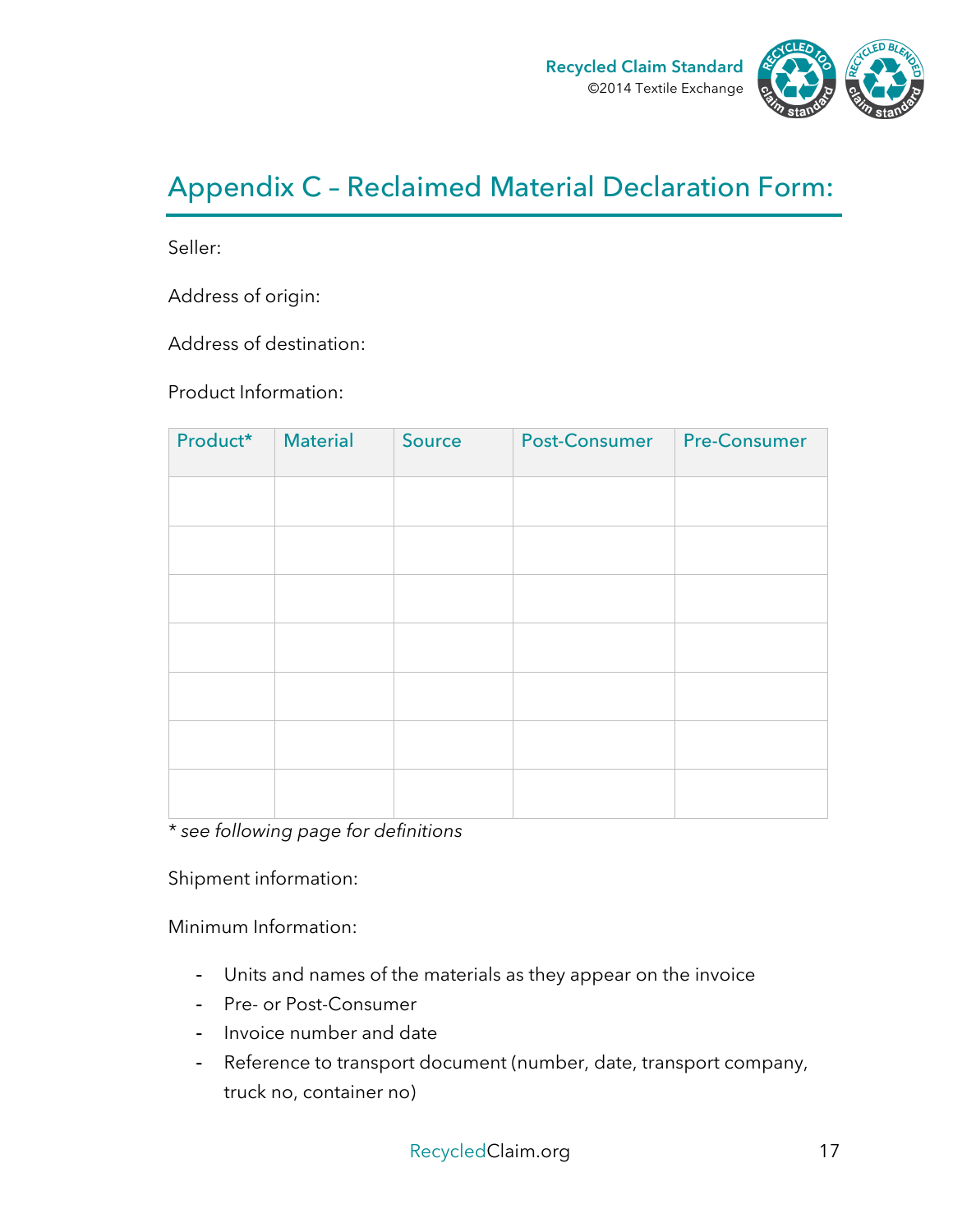



# \*Definitions

### **Product**

Name of the items that have been diverted from the waste stream. Examples include: plastic bottles, fishing nets, yarns, wool carpet, paper.

### **Material**

The material that will be Recycled (e.g.: polyester, nylon, wool etc.).

### **Source**

Where the material originated. Examples include: cutting room waste, household recycling collection, rejected yarn stock, office paper waste. If it is not clear that the products would have otherwise gone into the waste stream, please provide more detail.

# **Reclaimed Material**

Material that would have otherwise been disposed of as waste or used for energy recovery, but has instead been collected and reclaimed as a material input, in lieu of new primary material, for a recycling process.<sup>5</sup>

# **Pre/Post-Consumer**

 $\overline{a}$ 

Please check one, based on the following definitions:

# Pre-Consumer Material

Material diverted from the waste stream during the manufacturing process. Excluded is the reutilization of materials such as rework, regrind or scrap generated in a process and capable of being reclaimed within the same process that generated it.

<sup>5</sup> This excerpt is taken from ISO 14021:1999, section 7.8.1.1, subsection c on page 14, with the permission of ANSI on behalf of ISO. © ISO 2013 – All rights reserved.